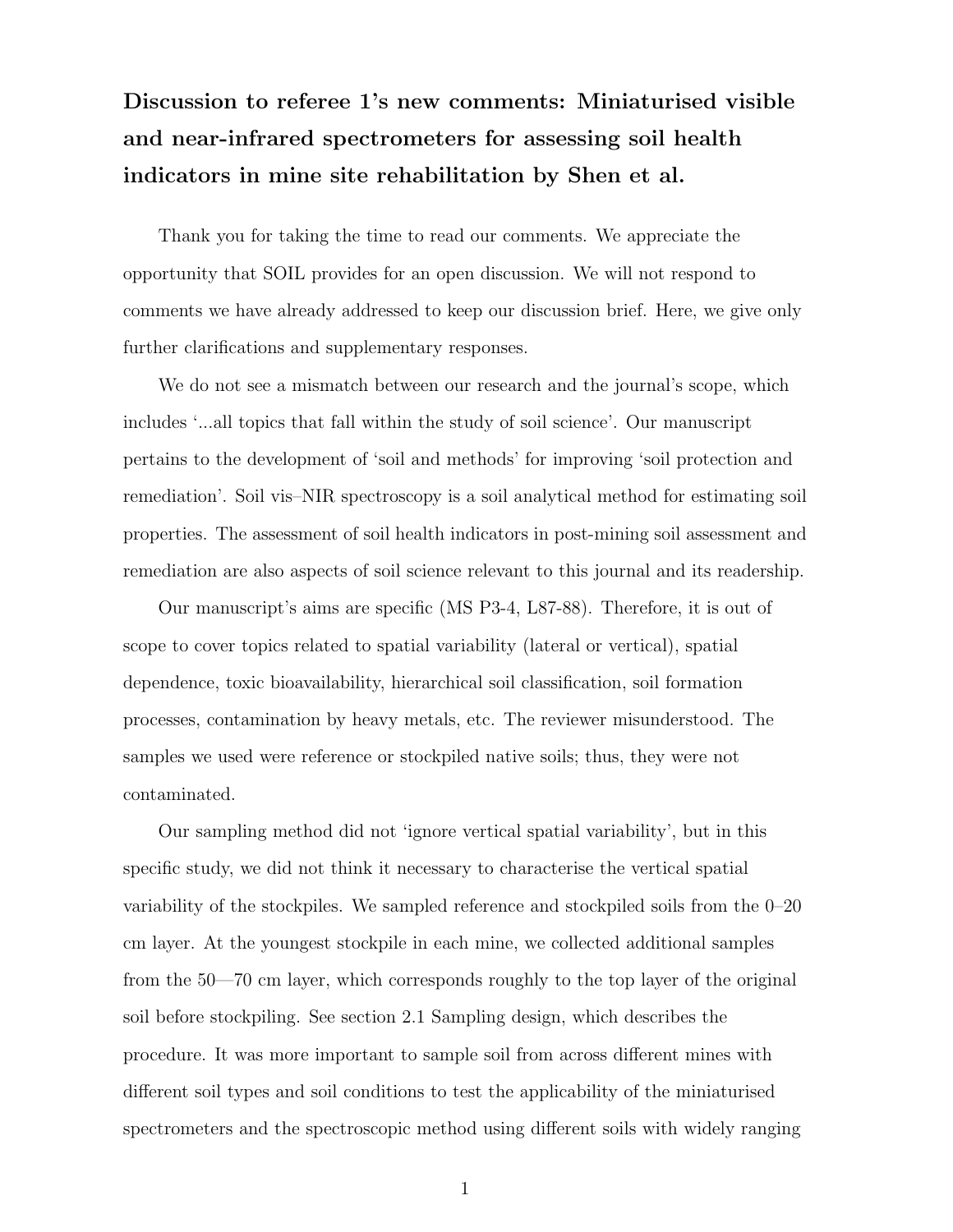soil properties.

Of course, the cited references will help to understand the algorithms we used more deeply. We do not describe them in detail because these are published elsewhere, and it makes no sense to paraphrase text from current publications. If readers want the detail, then as is customary, and not unreasonably, we expect them to find the references and read those papers. We note, however, that in the submitted manuscript, we describe our implementation of those algorithms (e.g. the optimisation of the hyperparameters, etc.), which is essential for readers to understand better what we did. Please see section 2.4.1 Assessment of the spectroscopic modelling algorithms...

We have proposed a new figure to illustrate better and clarify the experimental design and methodology. We appreciate the reviewer's feedback that this figure is confusing. In a revision, we could consider this and draw a figure that is easier to understand with a 'higher level' description of what we did.

The reviewer writes that 'this study merely repeats the well-known findings on predictive models', but we have already explained that our study isn't simply a statistical exercise. Furthermore, we reiterate that we have not found publications with a comprehensive comparison like we have done or on the topic of our manuscript.

We strongly disagree that there are 'two fundamental problems' with our spectroscopic modelling ('Chemometric technique performances'). The reviewer suggests that one of these problems is that we 'compare soil properties only on the basis of depth', but nowhere in our manuscript do we write this because it is incorrect. The second problem '...that the paper does not discuss convincingly the limitations of the approach and potential biases due to the assumptions made...' isn't a fundamental problem of the spectroscopic modelling. We have already acknowledged (see our previous discussion Comment 5) that in a revision, we could enrich the manuscript by elaborating on the limitations of the spectroscopic method.

We once more thank the referee for reading and reviewing the manuscript, but

2